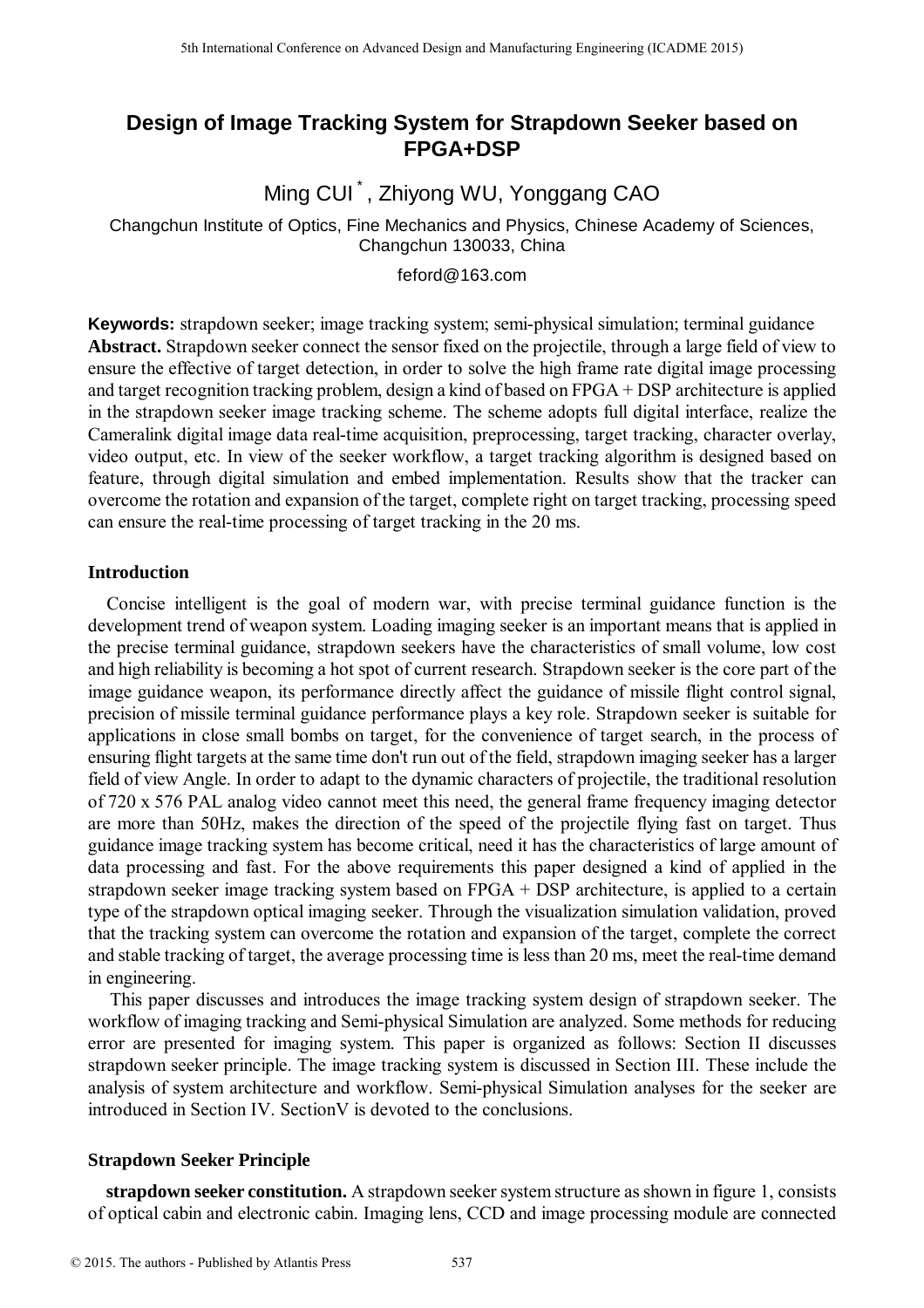with hull solid, no inertial device, the seeker adopting carrier settlement of inertial devices, is the characteristic of strapdown seeker, is also the difficulty, the seeker unused the inertial components and framework platform haves small volume, light weight, high reliability.



Figure 1. Strapdown seeker structure

**Work Mode.** The strapdown imaging seeker tracker, complete the process of missile terminal guidance, including locked automatically track targets and outputs miss distance to the onboard computer, and can be superimposed wave gate and status information on the monitor. It plays a crucial role of final hit the target. Tracker consists of three working state, capture state judgment state and tracking state, the state transition graph shown in Figure 2. When capture state, the tracker receives terrestrial wave door lock apparatus transmits the location information. Upon receiving the lock command, the system enters judgment state, through the operation if the target can be locked into the track state, if the target cannot be locked returns to capture state. When the tracking state, if received the unlock command, the system into the capture state.



#### **Image Tracking System Design**

**System Architecture.** The system uses FPGA + DSP architecture, the use of high-speed DSP processing power and programming flexibility of FPGA design and parallel pipeline processing, to achieve the goal of real-time tracking. As shown, wherein, DSP uses TI's TMS320C6455, its clock Rate up to 1.2 GHz; FPGA uses Altera's Cyclone □ series EP3C40F484I7. System video capture, video output, serial communications, image preprocessing and OSD (On-screen display) functions are responsible by the FPGA, DSP is responsible for calculating the core algorithm. FPGA and DSP via EMIFA (external memory interface) for communication, FPGA as an external storage device by EDMA3 (enhanced direct memory access) makes data exchange between DSP.

According seeker space and size requirements, image tracking is divided into three parts, namely, power board, DSP board, FPGA board. Effect on the power supply board is to bomb power (+ 28V) is converted into seeker section camera power supply (+ 12V) and DSP board and FPGA board power supply (+ 5V). DSP board and FPGA board connected via standard high-speed board connector.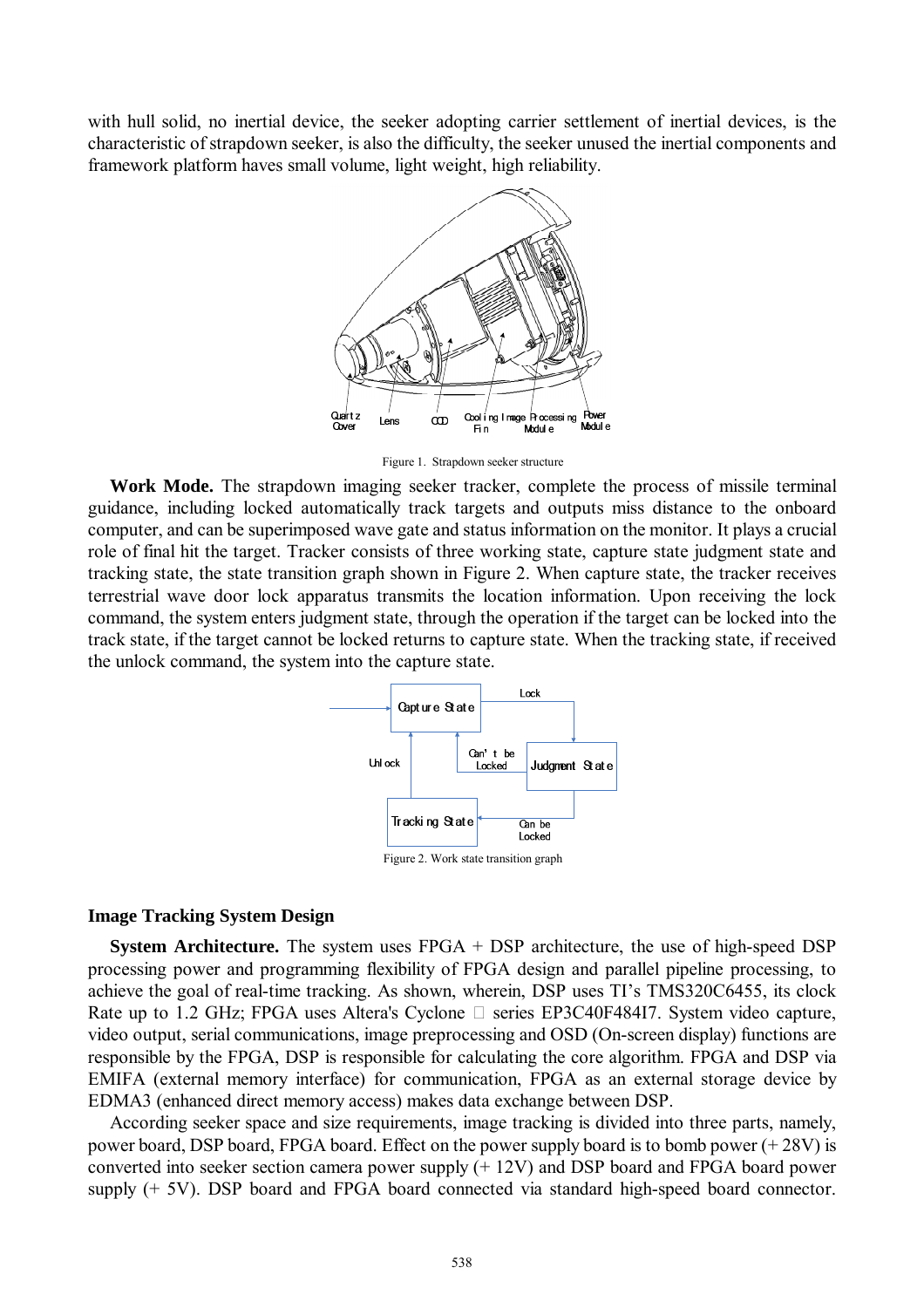FPGA board can work independently, when the process simple task can be done independently by the FPGA to save space and cost.



Figure 3.Image tracking hardware system architecture diagram

**Workflow**. FPGA board's workflow shown in Figure 4 left. Firstly the FPGA power up initialization, the digital image acquisition after initialization is complete, the receiver DS90CR286AMTD converts the 4-way LVDS data stream to 28 bit CMOS / TTL data, the maximum operating frequency can be 66MHz. 28 bit data include 24 bit image data and 4 bit image data synchronization signals consist of reserved signal, line valid, frame valid and data valid. The 28 bit data signals and a clock signal access FPGA completed image acquisition. Whether DSP startup completion signal is received, information OSD and sending a digital image display are executed. If DSP startup completion signal is received, FPGA sends the image data to the DSP board and receives some of target information from DSP board, at the same time draws window on screen.



Figure 4. Strapdown seeker structure

DSP board is mainly responsible for the entire operation system tracking algorithm, the workflow shown in Figure 4 right.

**Target Tracking**. Image sequence having a transient continuity, when the frame rate is fast enough, the difference between the two images is very small, in a very short time frame, the moving target position change is very small, and it can be calculated to target motion by region. That image of consistency between any two adjacent image frames to find the corresponding relationship from a particular feature. The image is divided into two frames adjacent regions, each region by a similar measure to find the target. Transient continuity and consistency of the image sequence can be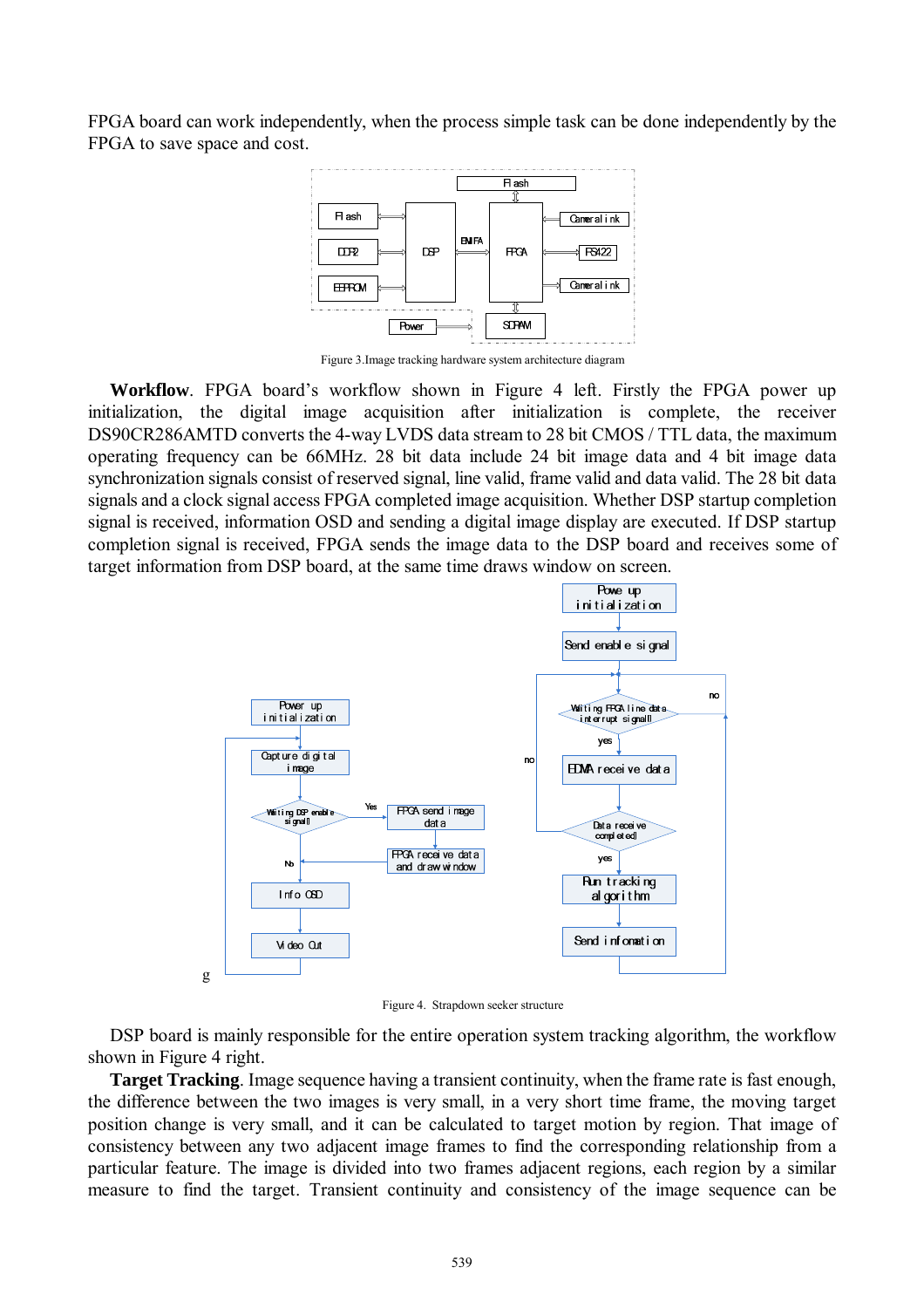expressed in the target feature similarity successive frames, and multi-frame correlation position adjacent the other aspects.

### **Semi-physical Simulation Analysis**

Semi-physical simulation environment and conditions are shown in Table 1. Semi-physical simulation schematic diagram is shown in Figure 5.



Figure 5.Semi-physical simulation schematic diagram

In the simulation experiments:

- 1. Artificial target identification and locking, enabling the seeker into the target tracking state.
- 2. Determine the projectile and target dynamics model by computer simulation projectile initial position, attitude, after the serial transfer to visual simulation machine, and projected onto the curtain to show the battlefield environment.
- 3. Start the flight simulation, seeker guidance system by receiving missing distance information guide and eventually destroy the target, the end of the simulation.

In the course of the entire target combat, target tracking seeker accurate, stable tracking error (before the target enters the blind spot) within  $\pm 2$  pixels.



Figure 6 left shows the longitudinal plane ballistic missile curve shown in Figure 6 middle, Seeker digital simulation and semi-physical simulation condition data comparison shows off target seeker error angle within the plane, target miss distance error is less than 0.09 ° and line of sight angular